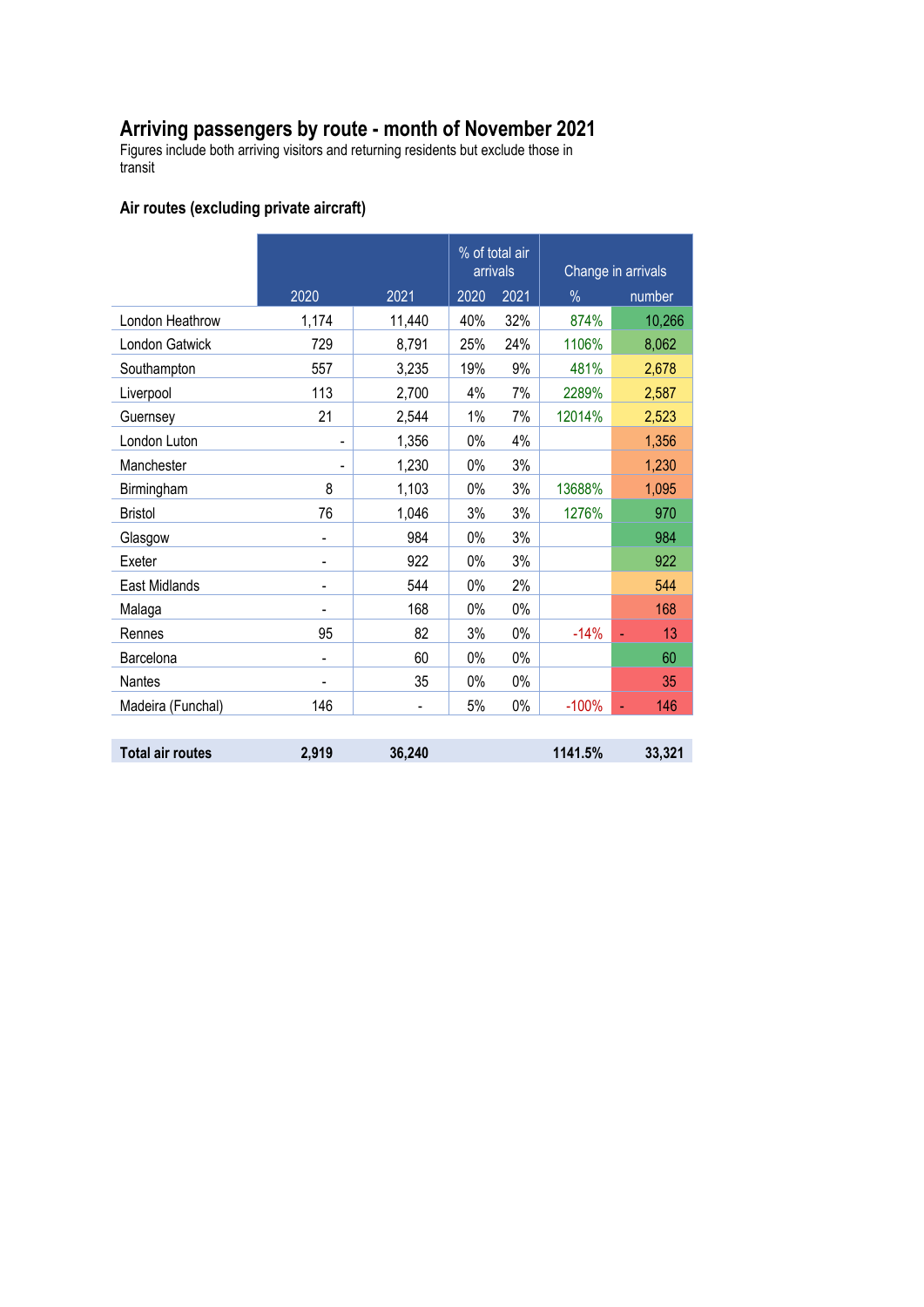# **Arriving passengers by route - month of November 2021**

Figures include both arriving visitors and returning residents but exclude those in transit

#### **Sea routes**

|                         |      | % of total<br>sea arrivals |       | Change in arrivals |        |        |
|-------------------------|------|----------------------------|-------|--------------------|--------|--------|
|                         | 2020 | 2021                       | 2020  | 2021               | %      | number |
| Poole                   | 183  | 1,343                      | 35%   | 42%                | 634%   | 491    |
| St Malo                 | 295  | 863                        | 57%   | 27%                | 193%   | 568    |
| Guernsey                |      | 674                        | $0\%$ | 21%                |        | 674    |
| Portsmouth              | 38   | 289                        | 7%    | 9%                 | 661%   | 251    |
| Visiting Yachtsmen      | 4    | 66                         | 1%    | 2%                 | 1550%  | 62     |
|                         |      |                            |       |                    |        |        |
| <b>Total sea routes</b> | 520  | 3,235                      |       |                    | 522.1% | 2,715  |

#### **Air and Sea combined**

|                              |       |        | share of<br>arrivals by<br><b>a</b> |      | Change in arrivals |        |
|------------------------------|-------|--------|-------------------------------------|------|--------------------|--------|
|                              | 2020  | 2021   | 2020                                | 2021 | $\%$               | number |
| Total arrivals (air and sea) | 3,439 | 39,475 | 85%                                 | 92%  | 1047.9%            | 36,036 |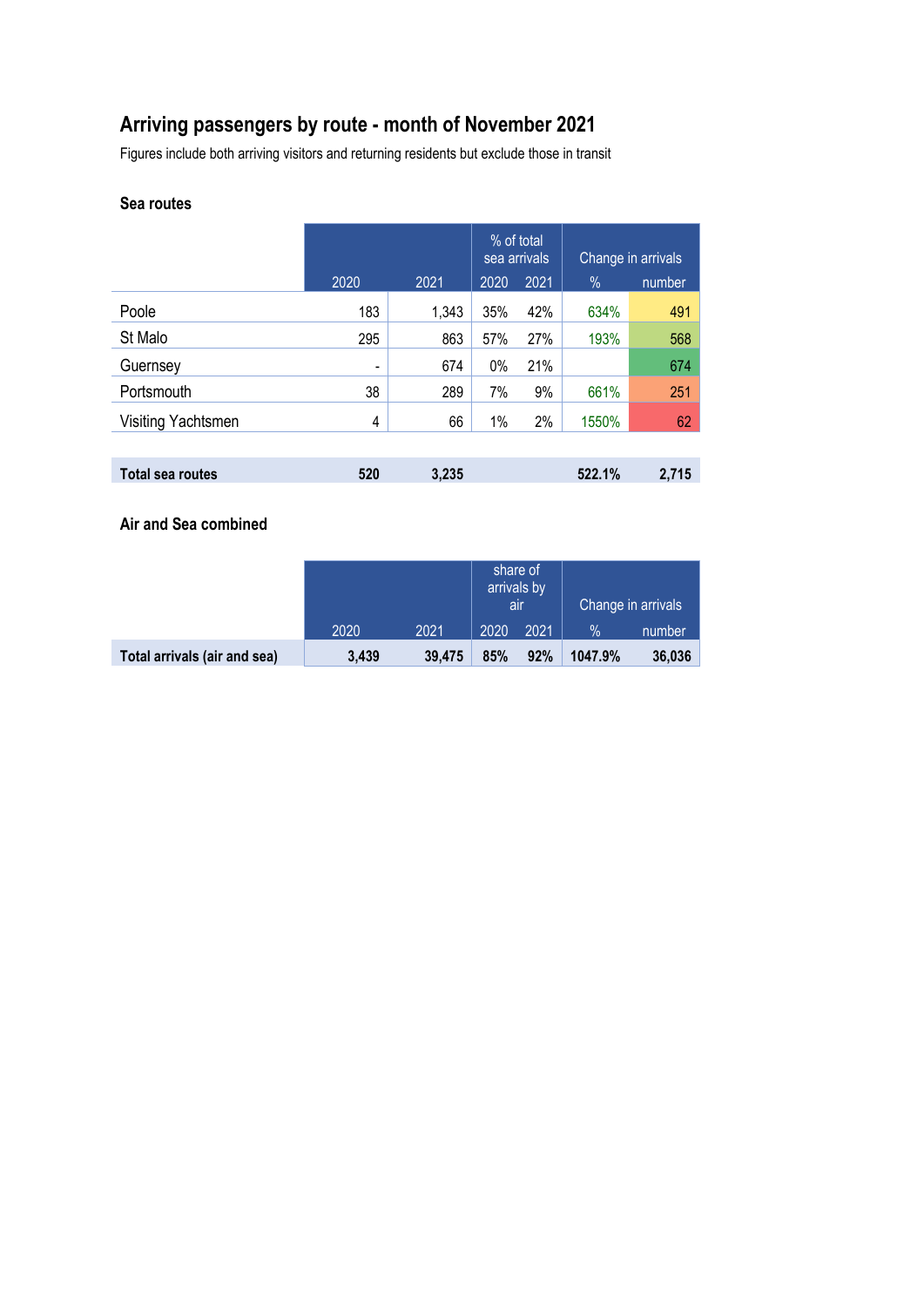# **Arriving passengers by route - Year-to-date 2021**

Figures include both arriving visitors and returning residents but exclude those in transit

### **Air routes (excluding private aircraft)**

|                          |         |         | % of total air<br>arrivals |       | Change in arrivals |                         |
|--------------------------|---------|---------|----------------------------|-------|--------------------|-------------------------|
|                          | 2020    | 2021    | 2020<br>2021               |       | $\%$               | number                  |
| London Heathrow          | 25,769  | 65,094  | 13%                        | 22%   | 153%               | 39,325                  |
| <b>London Gatwick</b>    | 88,210  | 58,850  | 43%                        | 20%   | $-33%$             | 29,360                  |
| Southampton              | 19,870  | 23,931  | 10%                        | 8%    | 20%                | 4,061                   |
| Manchester               | 9,065   | 20,217  | 4%                         | 7%    | 123%               | 11,152                  |
| Liverpool                | 17,999  | 20,212  | 9%                         | 7%    | 12%                | 2,213                   |
| London Luton             | 3,282   | 15,813  | 2%                         | 5%    | 382%               | 12,531                  |
| Glasgow                  | 5,257   | 13,983  | 3%                         | 5%    | 166%               | 8,726                   |
| <b>Bristol</b>           | 4,120   | 12,703  | 2%                         | 4%    | 208%               | 8,583                   |
| Birmingham               | 4,824   | 12,291  | 2%                         | 4%    | 155%               | 7,467                   |
| Guernsey                 | 8,976   | 7,862   | 4%                         | 3%    | $-12%$             | 1,114<br>$\blacksquare$ |
| Exeter                   | 3,770   | 6,867   | 2%                         | 2%    | 82%                | 3,097                   |
| Belfast International    | 1,044   | 6,096   | $1\%$                      | 2%    | 484%               | 5,052                   |
| Newcastle                | 1,561   | 5,642   | 1%                         | 2%    | 261%               | 4,081                   |
| <b>East Midlands</b>     | 1,131   | 5,265   | 1%                         | 2%    | 366%               | 4,134                   |
| Leeds Bradford           |         | 4,452   | 0%                         | 1%    |                    | 4,452                   |
| Edinburgh                | 2.450   | 3,994   | 1%                         | $1\%$ | 63%                | 1,544                   |
| Madeira (Funchal)        | 3,435   | 2,239   | 2%                         | $1\%$ | $-35%$ -           | 1,196                   |
| Palma                    | 342     | 2,231   | 0%                         | $1\%$ | 552%               | 1,889                   |
| London Stansted          |         | 2,174   | 0%                         | $1\%$ |                    | 2,174                   |
| London City              | 2,035   | 1,631   | 1%                         | 1%    | $-20\%$ -          | 404                     |
| Durham Tees Valley       | 85      | 1,331   | $0\%$                      | $0\%$ | 1466%              | 1,246                   |
| Aberdeen                 |         | 1,013   | 0%                         | $0\%$ |                    | 1,013                   |
| Humberside               |         | 646     | 0%                         | $0\%$ |                    | 646                     |
| Malaga                   |         | 639     | 0%                         | $0\%$ |                    | 639                     |
| Rennes                   | 161     | 504     | 0%                         | $0\%$ | 213%               | 343                     |
| Newquay                  |         | 499     | 0%                         | 0%    |                    | 499                     |
| Isle of Man              |         | 374     | $0\%$                      | 0%    |                    | 374                     |
| Ibiza                    |         | 318     | 0%                         | 0%    |                    | 318                     |
| Norwich                  |         | 294     | 0%                         | $0\%$ |                    | 294                     |
| Dublin                   |         | 95      | $0\%$                      | $0\%$ |                    | 95                      |
| Bastia-Poretta (Corsica) |         | 66      | $0\%$                      | $0\%$ |                    | 66                      |
| Barcelona                |         | 60      | $0\%$                      | $0\%$ |                    | 60                      |
| Nantes                   |         | 35      | $0\%$                      | $0\%$ |                    | 35                      |
| Doncaster Sheffield      |         | 32      | $0\%$                      | $0\%$ |                    | 32                      |
| Cardiff                  | 815     | -       | $0\%$                      | $0\%$ | $-100\%$           | 815                     |
| Tenerife                 | 631     |         | $0\%$                      | $0\%$ | $-100%$            | 631                     |
|                          | 459     |         | $0\%$                      | $0\%$ |                    |                         |
| Geneva                   |         | ۰       |                            |       | $-100%$            | 459                     |
| Paris                    | 148     |         | $0\%$                      | $0\%$ | $-100\%$ -         | 148                     |
| Grenoble                 | 65      | -       | $0\%$                      | $0\%$ | $-100\%$ -         | 65                      |
| Warsaw                   | 11      | -       | $0\%$                      | $0\%$ | $-100\%$ -         | 11                      |
|                          |         |         |                            |       |                    |                         |
| <b>Total air routes</b>  | 205,515 | 297,453 |                            |       | 44.7%              | 91,938                  |